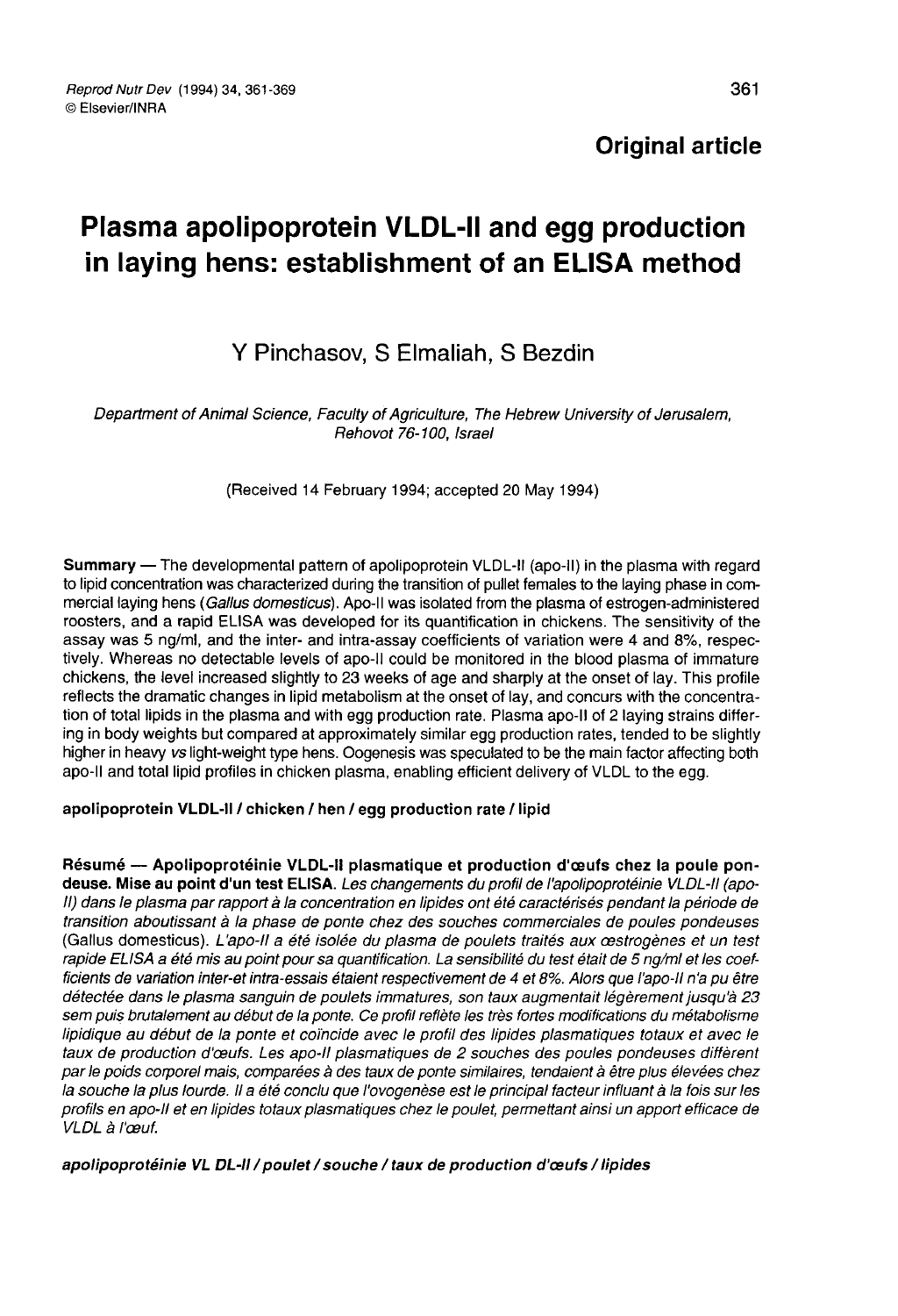## **INTRODUCTION**

The onset of lay in chickens is accompanied by estrogen-induced hepatic lipogenesis, resulting in hyperlipidemia in the plasma of laying hens (Hermier et al, 1989). Triglyceride concentration, for example, increases from  $0.5-1.5$   $\mu$ mol/ml of plasma prior to lay to 20–50 µmol (ml) at the onset of lay (Griffin and Hermier, 1988). This higher concentration persists in the plasma as long as hens remain in lay, and contains 2 major laying-hen-type lipoproteins as yolk precursors: very low density lipoprotein (VLDL) and vitellogenin (Burley et al, 1993). In the laying hen, VLDL particles contain large amounts of apolipoprotein VLDL-11 (apo-II) in addition to apoB (Burley et al, 1984; Dugaiczyk et al, 1993). These triglyceride-rich lipoproteins are primarily transported from the liver to the growing oocytes (Hermier et al, 1989).

In an attempt to discover its function, Nimpf and coworkers (1988) disproved receptor-mediated endocytosis in oocytes by apo-II, but later demonstrated inhibitory properties of apo-II on lipoprotein lipase (LPL) activity (Schneider et al, 1990). They suggested that the presence of apo-11 in laying-hen VLDL ensures efficient delivery of triglycerides to the oocyte for subsequent use as an energy source by the embryo.

In view of the above findings, and to ascertain this hypothesis under physiological conditions, in the present study we characterized the developmental pattern of apo-II in the plasma with regard to lipid content at the onset of lay. Using the procedure developed for the purification of apo-11 (Nimpf et al, 1988), we isolated pure apo-11 from the plasma of estrogen-administered roosters, and developed a rapid ELISA for its quantification in chickens. We then compared the concentration of apo-II in the plasma of hens with different inherent tendencies for egg production.

#### MATERIALS AND METHODS

#### Purification of apo-II

Leghorn roosters were administered with a single intra-muscular injection of B-estradiol-3-benzoate (Sigma, 50 mg/ml corn oil) at level of 50 mg/kg body-weight. Blood was collected from the heart with EDTA-containing syringe (2 mg/ml) as an anticoagulant. The blood was kept cool (0-4°C), centrifuged (1 500  $g$ , 20 min) and the plasma was separated. VLDL was purified after centrifugation at 18 500  $g$ , 23 h and the apo-II was isolated from the VLDL as described by Nimpf et al (1988). The purified apo-II was dissolved in buffer containing 75 mM NaCI, 50 mM Tris-HCI, and 60 mM octylglucoside, pH 7.4, to give a final protein concentration (Bradford, 1976) of 1 mg/ml. The purified apo-il was separated on an SDS-polyacrylamide gel and identified by immunoblotting. This was compared to a purified apo-II which was kindly provided by Dr Schneider (Vienna, Austria) (Nimpf et al, 1988).

## Preparation of polyclonal antibodies

Polyclonal antibodies for measuring plasma apo-II levels were prepared according to the recommendations of the committee on apolipoproteins, the Intemational Federation of Clinical Chemistry (IFCC) (Marcovina et al, 1990a, 1990b). Polyclonal antibodies were raised in male white albino rabbits by 4 subcutaneous injections of pure apo-II solution (150 µg per rabbit) at 2-week intervals. The first injection was carried out using incomplete adjuvant (1:1, v:v), the next 3 injections with complete adjuvant. Sera from the immunized rabbits were screened for reactivity against the antigen following each injection and antisera were harvested.

## Electrophoretic procedure

Electrophoresis was performed on a 1 dimensional (100 mm long, 1.5 mm thick) SDS-polyacrylamide gel (12 g/100 ml) (SDS-PAGE) according to Laemmli (1970). Protein bands were stained with Coomassie Brilliant Blue, or subjected to Western blotting.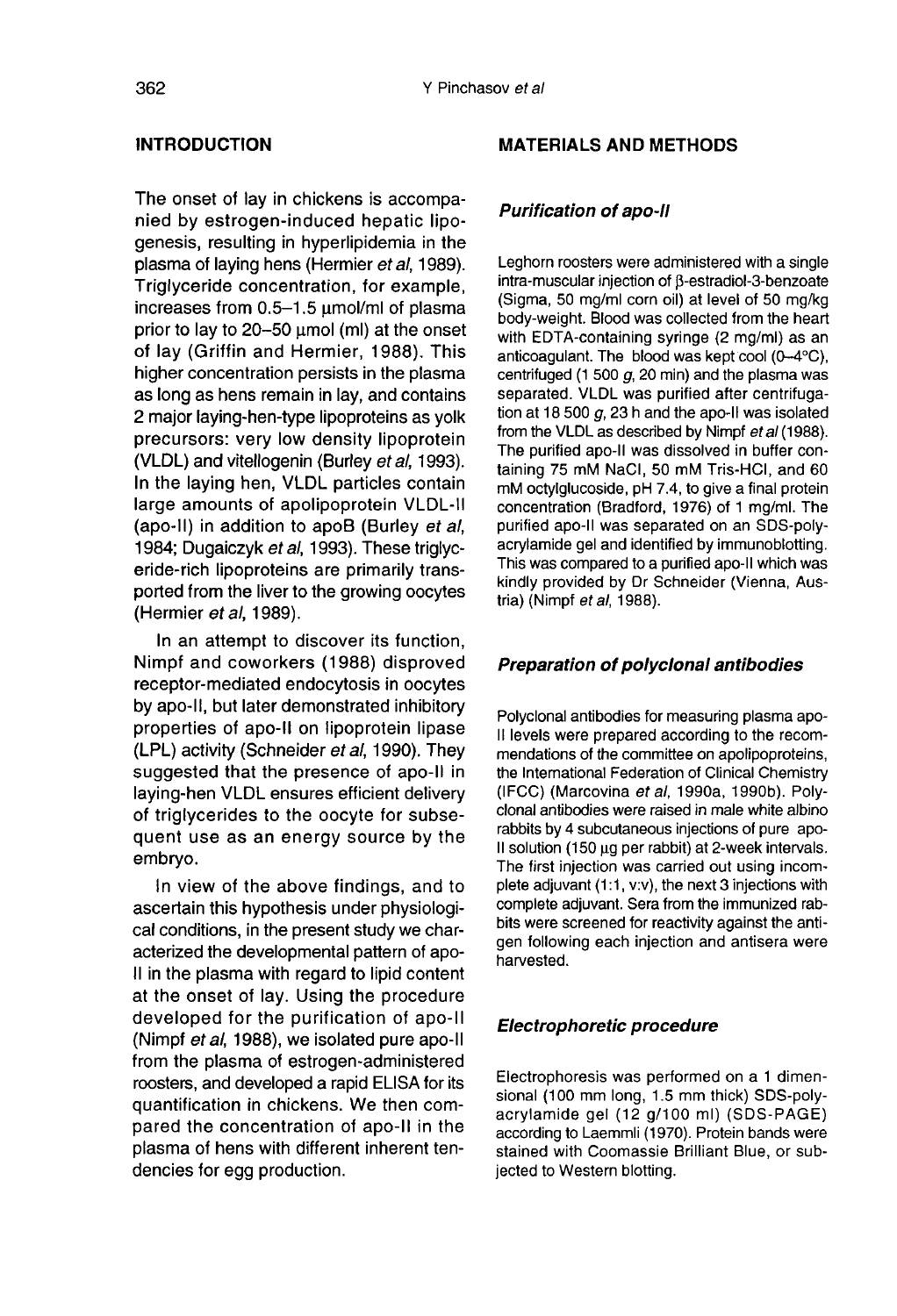#### Immunoblotting procedure

Separated proteins were electrophoretically transferred to nitrocellulose sheets (Towbin et al. 1979) using a Western immunoblotting system (Trans Blot, Bio-Rad). The electrotransferred proteins were incubated with rabbit anti-chicken apo-11, diluted 1: 1 000, (v/v) in TBS, for 18 h at room temperature. Following two 10-min washes in TBS, the nitrocellulose sheets were incubated with a goat anti-rabbit antibody conjugated to heavy-andlight-chain (H + L) peroxidase as a substrate (Bio-Makor, Israel), for 2 h at room temperature. Staining was performed with 0.25% 4-chloro-1-naphthol (Merck) in 20% methanol and 0.1%  $H_2O_2$ , and stopped after 5 min with distilled water.

Bands of plasma samples and the purified apo-II were scanned in a densitometer, using densitometry computer software for proteins quantification (W360, Hoefer Scientific Instruments, CA, USA).

#### Measurement of plasma apo-II by ELISA

Competitive ELISA was performed with unknown amounts of plasma apo-II. The primary polyclonal antibody used was raised against apo-il purified from estrogenized rooster plasma (rabbit antichicken IgG) and was detected with goat anti-rabbit antibody. In brief, 96-well immunoplates (Nunc, Kamstrup, Denmark) were coated overnight at 4°C with 200 ul/well of plasma diluted 10<sup>6</sup>-fold in carbonate-bicarbonate buffer (pH 9.6). The wells were then washed 3 times (5 min each) with a PBS washing solution (pH 7.6) containing 0.05% Tween.<br>Rabbit anti-apo-II antibody (diluted 1: 1 000) was<br>added (100 µl/well) and incubated for 1 h at 37°C,<br>followed by washing, as described above. Then Rabbit anti-apo-II antibody (diluted 1: 1 000) was added (100 µl/well) and incubated for 1 h at 37°C. followed by washing, as described above. Then 100 ul goat anti-rabbit lgG (diluted 1: 2 000) peroxidase conjugate (Bio-Makor) was added to each well and incubated for 1 h at 37° C. After washing, the bound antibodies were detected by adding 40 ti) 2,2'-azino-bis(3-ethylbenzthiazoline sulfonate peroxidase) substrate (KPL, MD). The plate was read after 5 min in a microplate reader (Bio-Tek Instruments, Burlington, VT) at 405 nm.

#### Calibration of a standard curve

Each assay also included duplicate samples of the purified apo-II (0 to 0.312  $\mu$ g/ml) as a standard curve, and plasma from layers and roosters (Leghorn) as references. Rooster plasma was confirmed to be devoid of apo-II and used as a blank. Plasma samples (10 µl) were applied at a (Leghorn) as re<br>confirmed to be<br>blank. Plasma s<br>10<sup>6</sup>-fold dilution.

## Egg production and apo-II of broilerbreeder-hen animals and husbandry

Forty commercial broiler breeder females (Arbor Acres) were reared from hatch to 50 weeks of age under practical management conditions. They were provided commercial diets via restricted feeding regimens until 17 weeks of age. At 18 weeks of age, 22 birds were randomly selected and placed in individual cages in a 2-stair-step laying battery. A commercial breeder diet was given daily (08.00-10.00 h) in restricted amounts, which varied with age and production status. The birds had free access to water. Natural daylight (9-11 h) was provided until 23 weeks of age, and a 16-h photoperiod, supplemented with artificial light, was maintained thereafter. Body weights were recorded every second week, throughout the experimental period. Eggs from individual hens were collected and weighed daily, and production rate was determined on a weekly basis. Egg components were determined; the egg was broken and the yolk was removed and weighed. Birds were bled several times during the experimental period.

## Apo-II in egg-type hens

A commercial egg-type flock (Lohmann) in the second cycle of the laying period was kept in individual battery cages and treated under practical management conditions. Eggs from 12 individual hens were collected daily and production rate was determined. Hens were bled once a month.

#### Blood collection and measurements

Blood was collected with a heparinized syringe from the jugular vein of 5 birds each month. The blood was kept cool (0-4°C), centrifuged (1 500 g, 10 min) and the plasma was collected and kept at -20°C till chemical analysis. Total lipid content was determined by sulfophosphovanillin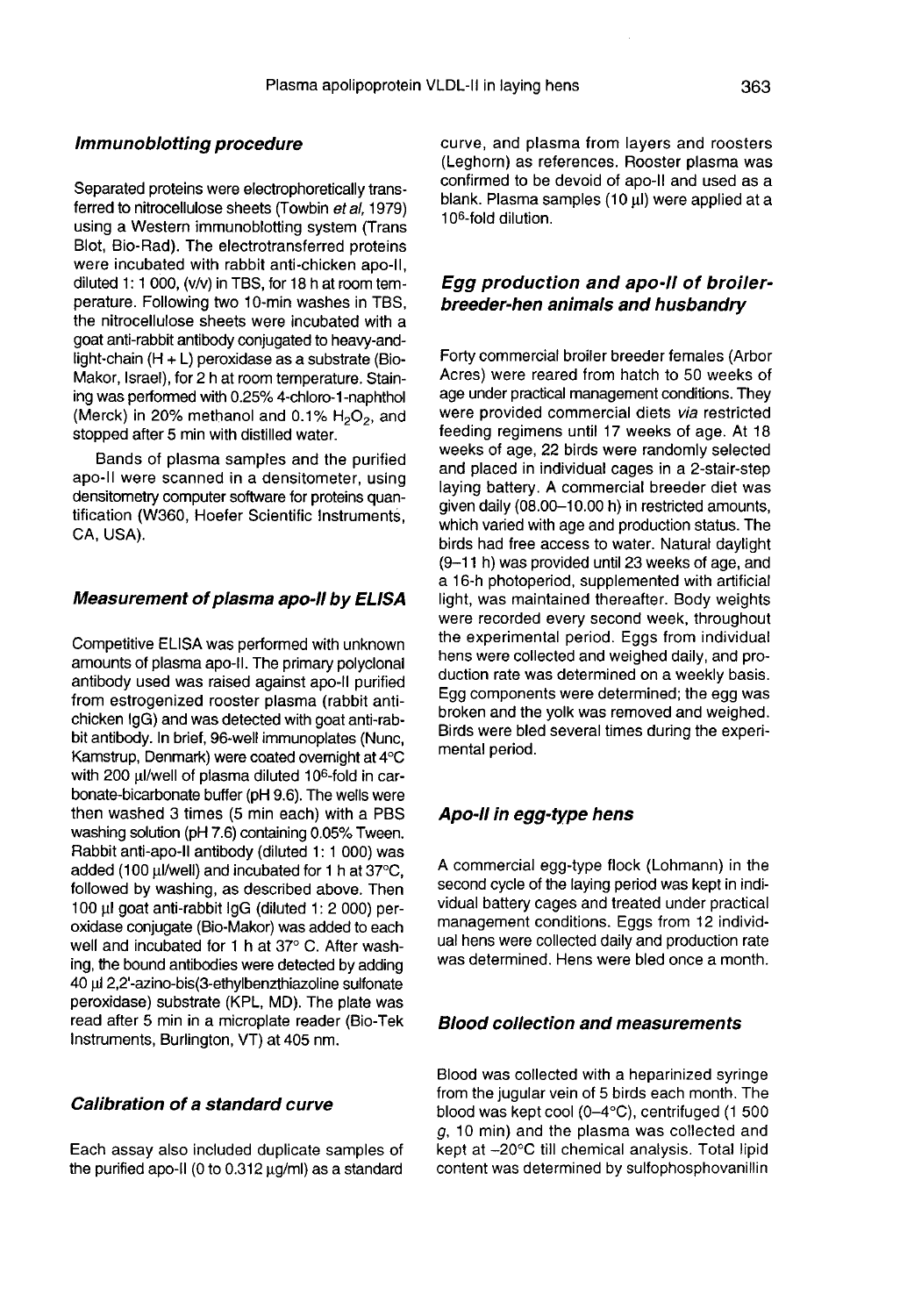reaction (Zoellner and Kirsch, 1962). Plasma apo-il was determined by ELISA as described above.

#### Statistical analysis

The statistical model used consisted of a factorial design in which lines and diets were assigned as main effects. Analysis of variance was carried out using the General Linear Models (GLM) procedure of base SAS software (1985).

### **RESULTS**

SDS-PAGE of the purified apo-II revealed 2 protein bands at molecular weights closely approximating those of the mono- and dimeric forms of apo-II found previously (9) 500 and 16 000, respectively (Nimpf et al,



Fig 1. SDS-PAGE separation (10 µg each) of: lane A, apo-II; lanes B and C, apo-II purified as described in Materials and methods; lane D, VLDL of estrogen-administered roosters; and lane E, plasma (10 µl) of estrogen-administered roosters.

1988) (fig 1). The bands of the purified apo-11 (lanes B and C) migrated in a similar way to that provided by Schneider (lane A). Except for the plasma sample (lane E), which was run in its non-reduced form, all other samples displayed both the monoand dimetric forms.

Samples of blood plasma from chickens were separated by SDS-PAGE (fig 2). Whereas cockerel plasma (lane A) was



Fig 2. SDS-PAGE of blood plasma proteins (2.5) µl per lane): lane A, cockerel; lane B, layer hen; lane C, purified apo-II (5 µg protein); and lane D, prestained SDS-PAGE standards, consisting of phosphorylase B (97.4 kDa), bovine serum albumin (66.2 kDa), ovalbumin (45 kDa), carbonic anhydrase (31 kDa), soybean trypsin inhibitor (21.5 kDa), and lysozyme (14.4 kDa).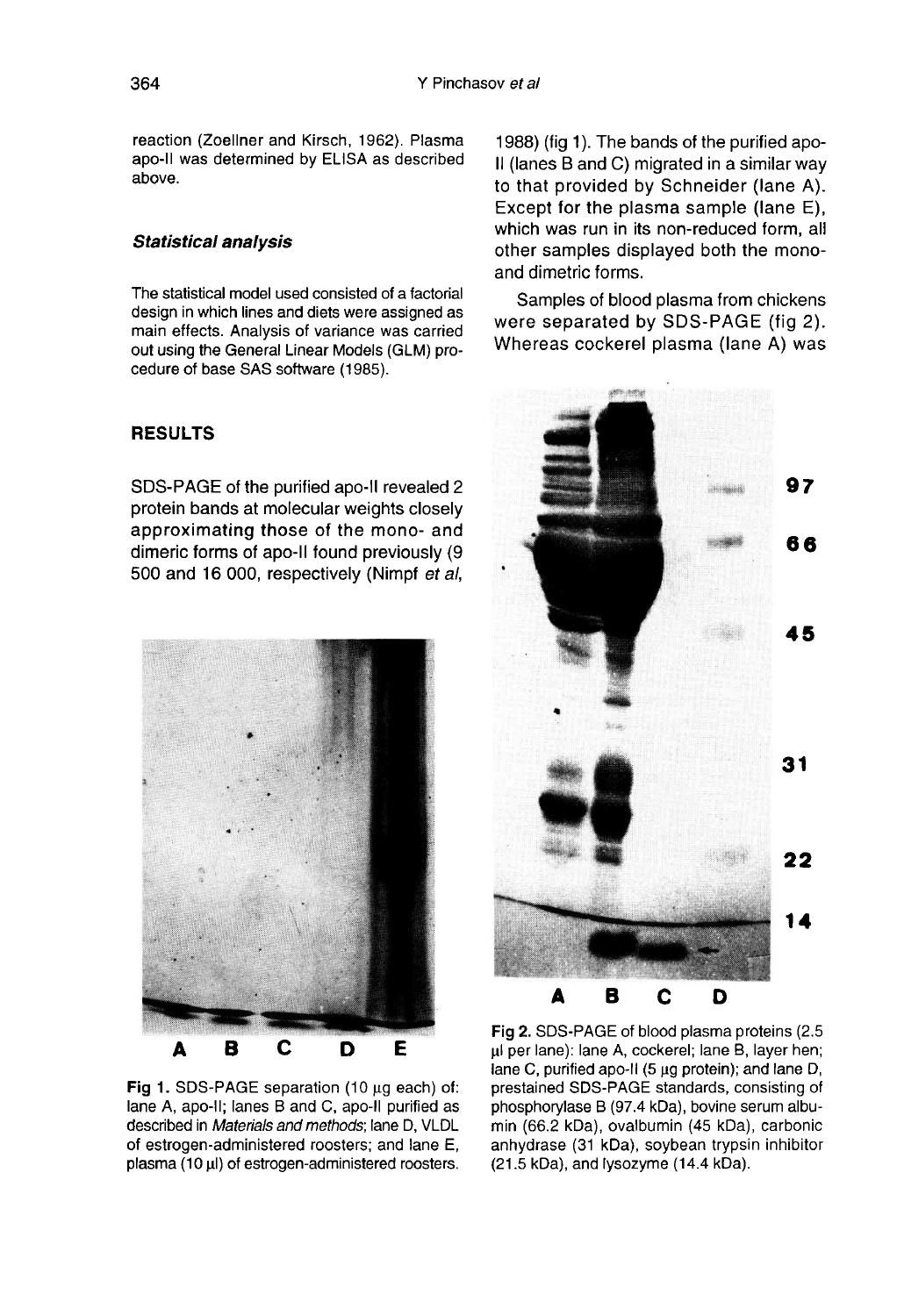Immunoblot analysis of the purified apo-11 and chicken plasma samples also revealed the 2 bands of apo-ii (fig 3). Whereas cockerel plasma samples (lanes A and E) were again devoid of apo-11, those of layers (lanes B and F) had large amounts of it.

#### Standard curve of apo-II by ELISA

Percent binding of antibodies increased with increasing amounts of purified apo-II, reaching a plateau at  $0.3 \mu q$ ml for both exposure times (fig 4A). Samples exposed to substrate for 1 min bound about half of those exposed for 5 min. At both exposure times,



Fig 3. Immunoblot analysis of purified apo-II and blood plasma proteins: lane A, cockerel plasma  $(2.5 \,\mu\text{)}$ ; lane B, layer-hen plasma  $(2.5 \,\mu\text{)}$ ; lane C, purified apo-II (2.5 µg protein); lane D, prestained SDS-PAGE standards; lane E, cockerel plasma  $(1.25 \text{ µ})$ ; lane F, layer-hen plasma  $(1.25 \text{ µ})$ ; and lane G, purified apo-II (5 µg protein). Standards were: ovalbumin (45 kDa), carbonic anhydrase (31 kDa), soybean trypsin inhibitor (21.5 kDa), and lysozyme (14.4 kDa).

a linear relationship ( $r = 0.99$ ) was observed when data were plotted on log-to-log scales (fig 4B). In order to minimize variation in color development due to differences in exposure time between samples on a plate, only the 5-min time point was used in further analyses. The sensitivity of this assay was 5 ng/ml, and the inter- and intra-assay coefficients of variation were 4 and 8%, respectively.

#### Calibration of the ELISA

A primary standard (the purified apo-II, fig 4) and reference materials were run and compared in each ELISA. The latter consisted of a predetermined amount of apo-II from the plasma of a layer hen (quantified by immunoblotting, fig 3), and cockerel plasma as a blank (devoid of apo-11). Quantification of the apo-II bands on the immunoblot (fig 3) with the corresponding ELISA indicated that the reference material, ie layerhen plasma, contained approximately 1 700 ug apo-II per ml.

## Apo-II in broiler-breeder hens

Egg production rate peaked at 26 weeks of age and decreased slightly thereafter (fig 5A). In contrast, egg weight (fig 5B) and the relative amount of egg yolk (fig 5C) increased with age during the experimental period. Plasma lipid level ranged around 7 mg/ml during the growing period (fig 5D). Corresponding to the onset of lay, a sharp rise in lipid levels was observed at 23 weeks of age, decreasing slightly thereafter. No measurable levels of apo-11 could be detected in the blood plasma at 4 weeks of age. However a level of  $500 \mu g/ml$  was observed between 12 and 23 weeks of age. The level increased 4-fold at the onset<br>of lav and stabilized thereafter. The apoand stabilized thereafter. The apo-II/lipid ( $\mu q/mq$ ) ratio in the plasma ranged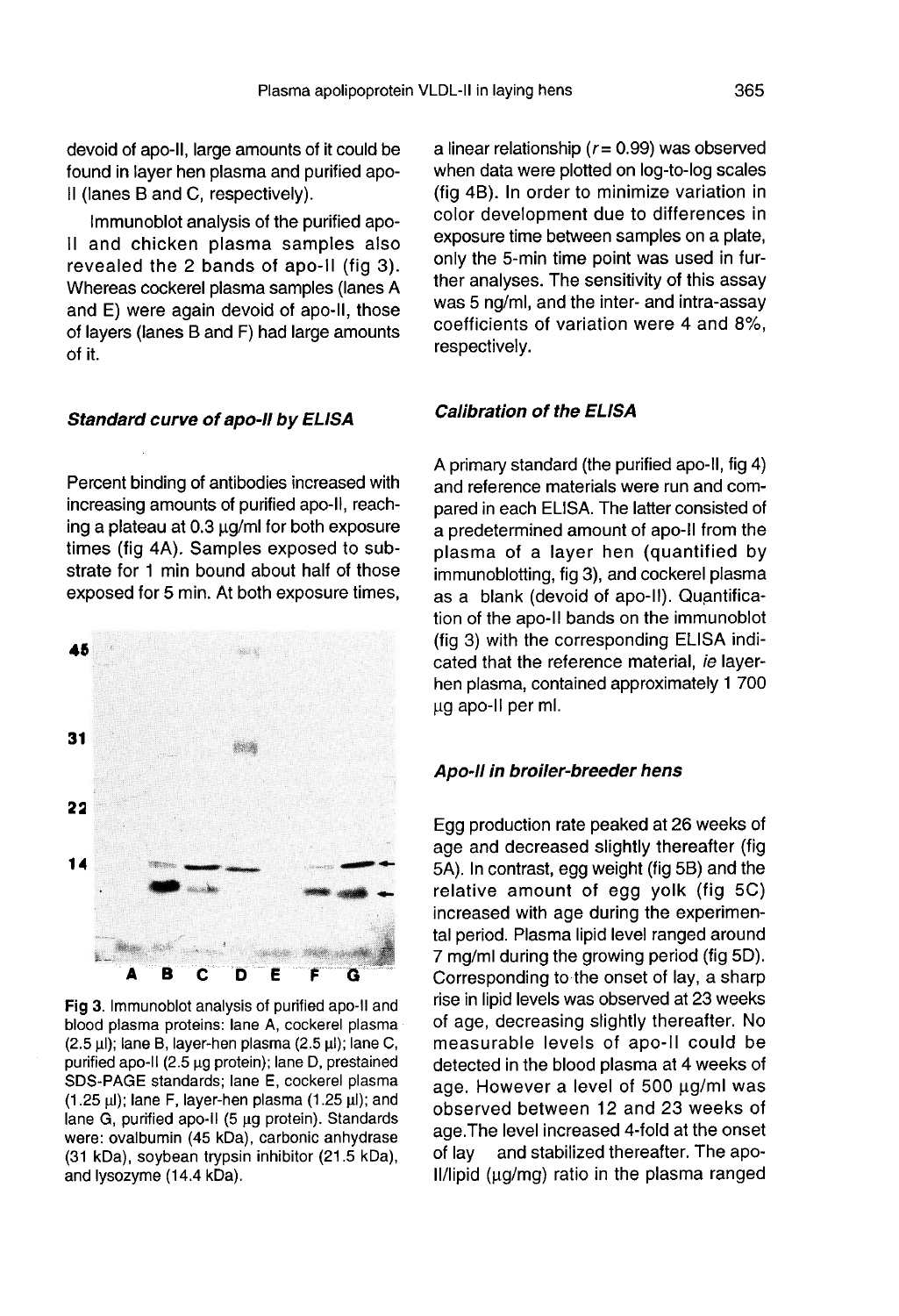

Fig 4. Relationship between purified chicken apo-II concentration and % binding of antibodies on linear (A) and logarithmic (B) scales as detected by ELISA. Exposure times: 1 min ( $\blacksquare$ ) and 5 min ( $\square$ ).

around 60-70 until 30 weeks of age, and increased with age thereafter (fig 5F).

0.02) than with those sampled at 104 weeks of age  $(P < 0.07)$ .

#### Apo-II in egg- vs meat-type hens

Egg production rate ranged from 63 to 70% and did not differ statistically between meatand egg-type hens. However, the body weight of the meat-type hens was about 2 fold higher than that of their egg-type counterparts (table I). Plasma apo-II was slightly higher in meat- vs egg-type hens, to a statistical degree with the 100-week hens ( $P <$ 

## **DISCUSSION**

Apo-II, an apolipoprotein, which is unique to avian species and is expressed during the laying cycle, has been extensively investigated (Burley et al, 1984; Nimpf et al, 1988; Hermier et al, 1989; Schneider et al, 1990; Barber et al, 1991; Dugaiczyk et al, 1993; Wijnholds et al, 1993). Estrogen induction of apo-II biosynthesis (Burley et

Table I. Body weight, egg production rate and level of apo-II in the plasma of laying hens, sampled from egg- and meat-type strains.

|                              | Egg-type          | Egg-type           | Meat-type        |
|------------------------------|-------------------|--------------------|------------------|
| Age (weeks)                  | 100               | 104                | 33               |
| Body weight (g)              | $1760 \pm 24$     |                    | $3.840 \pm 30$ a |
| Egg production rate (eggs/d) | $0.63 \pm 0.06$   | $0.70 \pm 0.03$    | $0.69 \pm 0.05$  |
| Apo-II (µg/ml)               | 1 498 $\pm$ 177 b | 1 700 $\pm$ 246 ab | $2126 \pm 171a$  |

Data are means ± SE of 12 and 5 hens for egg- and meat-type chickens, respectively. a.b Rows with different superscript letters are significantly different ( $P < 0.02$ ).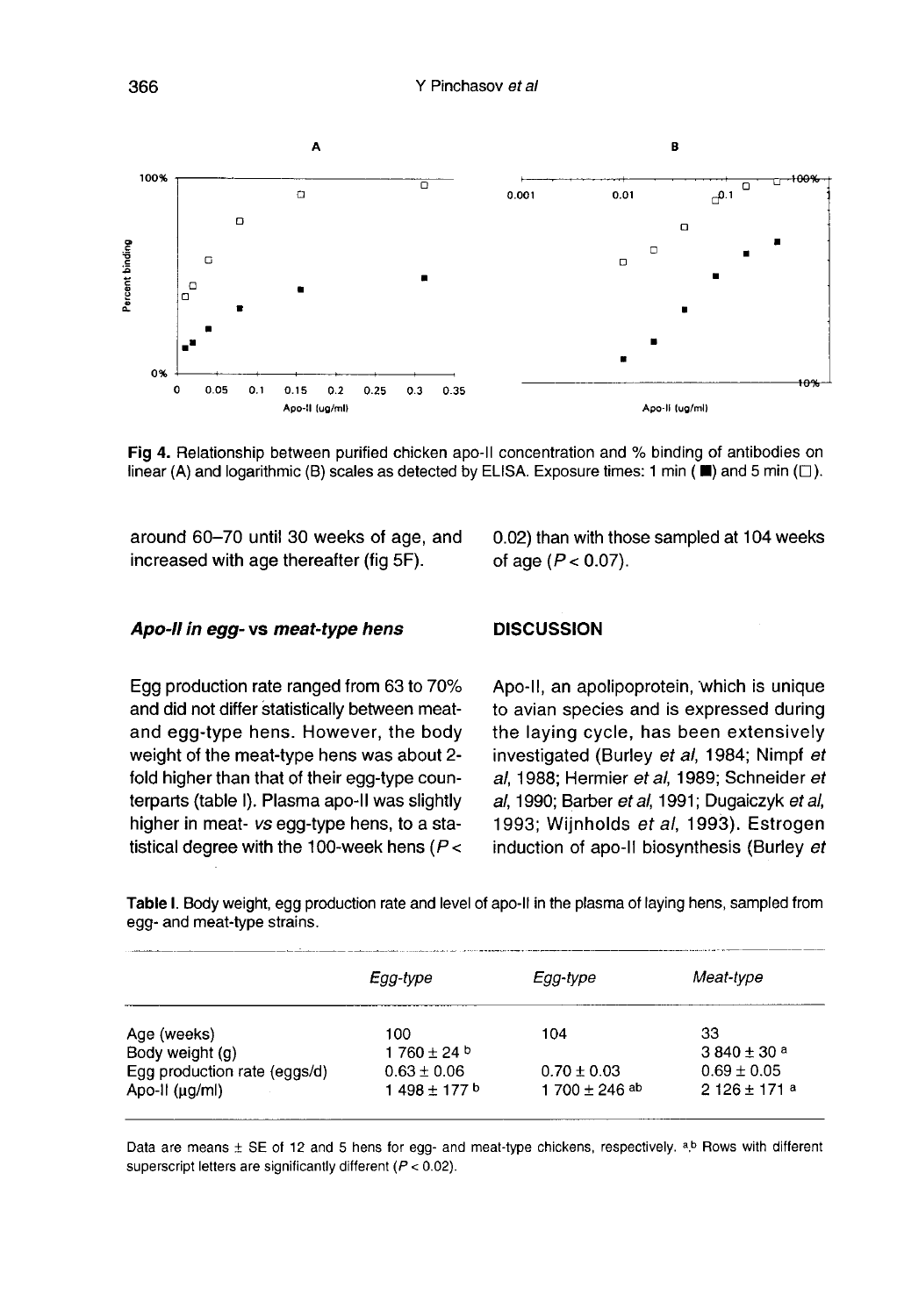

Fig 5. Egg production rate (A), egg weight (B), relative yolk weight (C), the concentrations of blood plasma total lipid (D), plasma apo-II (E) and the ratio between them (F) with age, in commercial broiler breeder hens.

al, 1984; Nimpf et al, 1988; Hermier et al, 1989), concurrent with dramatic changes in lipid metabolism at the onset of lay,  $eq$ , increases in hepatic lipogenesis and in the production of egg yolk precursors (Burley et al, 1993), indicated its role in oogenesis.

Recent investigations by Nimpf et al (1988) have disproven any functional receptormediated endocytosis in the oocyte by apo-II. However, the inhibitory properties of apo-II on LPL activity found in vitro (Schneider et al, 1990) suggest that the presence of apo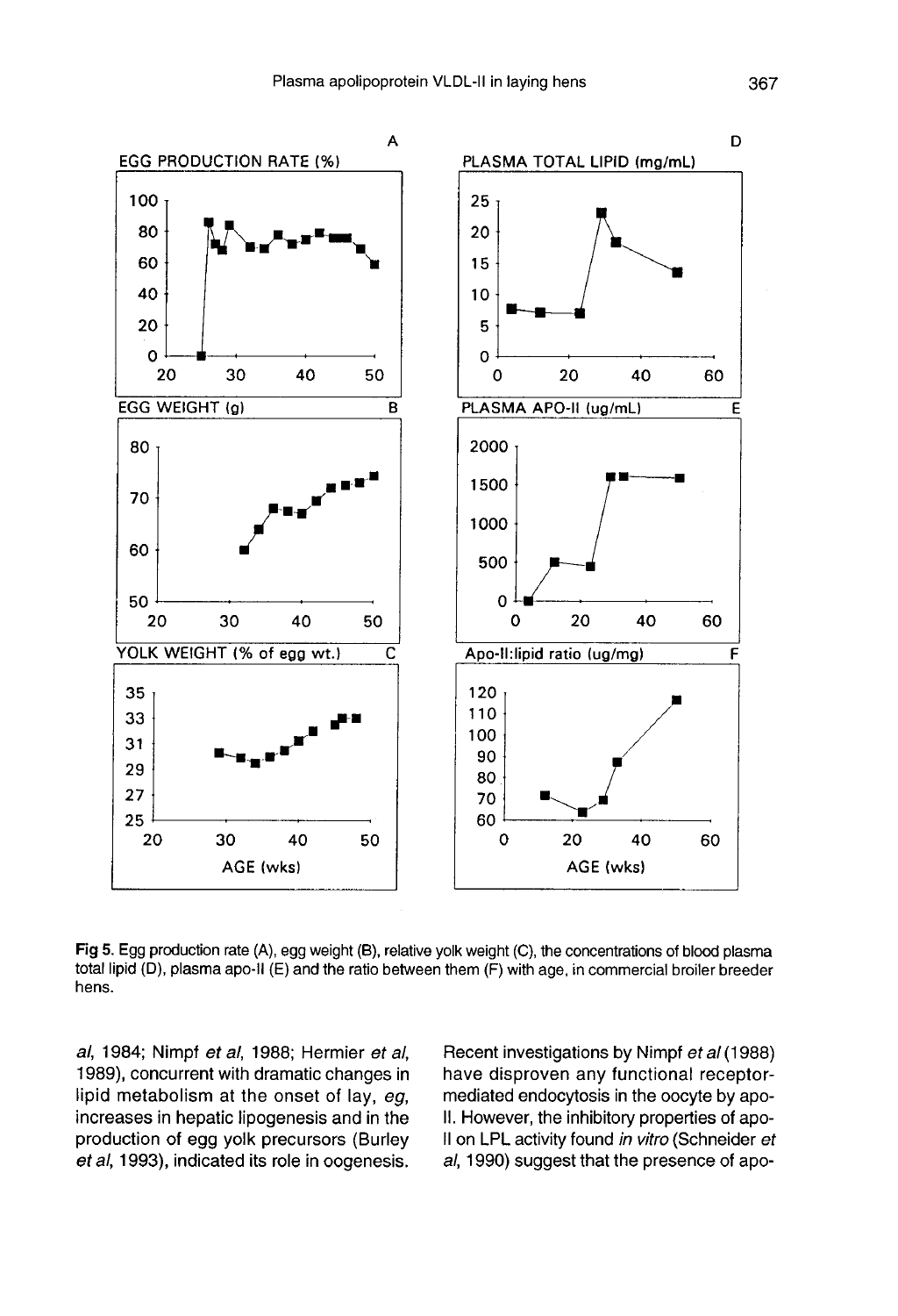II on laying-hen VLDL ensures efficient delivery of triglycerides to the oocyte for subsequent use as an energy source by the embryo. In view of the latter findings, and to validate this hypothesis under physiological conditions, we characterized the developmental pattern of plasma apo-11 with regard to lipid content during the transition from juvenile to oogenic mature laying hens. Using the procedure developed to isolate purified apo-II (Nimpf et al, 1988), we obtained pure apo-11 from the plasma of estrogen-administered roosters, and developed a rapid ELISA for its quantification.

Apo-II is an apolipoprotein with a molecular weight of about 9 600. In native lipoproteins it exists as a dimer linked by a single disulfide bond (Griffin and Hermier, 1988). In the present study, it appeared as 2 protein bands following SDS-PAGE (fig 1) or Western blotting (fig 3). Our isolated apo-II migrated in a similar way to that provided by Schneider (fig 1, lane A), confirming its purity.

It is generally agreed that expression of the apo-II gene in layer chickens depends on estrogen (Burley et al, 1984; Cochrane and Deeley, 1988; Griffin and Hermier, 1988; Nimpf et al, 1988; Douaire et al, 1990; Berkowitz et al, 1993). Indeed, rooster plasma was found by Western blot to be devoid of apo-11, in contrast to laying hens, which had a very high amount of it. Because the amount of an isolated lipoprotein has been reported to be different from its amount in the plasma in its native form (Barkia, 1990), the accuracy of any immunoassay depends on the use of a suitable primary standard, as well as reference material for calibration. Therefore, each ELISA in the present study was performed with the use of a primary standard (fig 4) and plasma from layers and cockerels as reference materials.

Whereas no detectable levels of apo-II 1 could be monitored in the blood plasma of immature chickens (to 12 weeks of age) (fig

5), a slight increase in the level of apo-11 was observed in females prior to 23 weeks of age, with a sharp rise at the onset of lay. Furthermore, the developmental patterns of plasma apo-II and total lipids were similar, both increasing by 3 to 4-fold at the onset of lay (fig 5). This is presumably due to increases in the estrogenic activity of chickens upon transition to the reproductive cycle. Expression of the apo-II gene, which is restricted to the liver, is absolutely dependent on estrogen and normally occurs only during periods of egg laying (Berkowitz et al, 1993). Apo-II, along with other eggyolk precursor proteins, has been shown to be induced in birds by estrogen, primarily due to increased transcription of the gene (Cochrane and Deeley, 1988). In contrast to plasma total lipid which declined with age and egg production, apo-11 levels remained unchanged. This finding is further demonstrated by the apo-II/lipid ratio, which increased consistently with age (fig 5F). This could be explained by a lower estrogeninduction threshold for apo-II vs lipid biosynthesis induction. Although plasma estrogen was not monitored, it may be speculated that the estrogen-dependent expression of apo-II biosynthesis differs from that of lipids.

To compare the level of apo-II in the blood plasma of egg- vs meat-type strains, hens exhibiting approximately similar egg production rates were examined (table I). The production rate ranged between 63 and 70% but did not differ statistically, despite the 2-fold difference in body weight. Plasma apo-11, however, was slightly higher in meatvs egg-type hens, to a statistical degree with the 100-week hens ( $P < 0.02$ ) than those sampled at 104 weeks of age ( $P < 0.07$ ). If these findings are real it may be speculated that oogenesis is the main factor affecting both apo-11 and total lipid profiles in the plasma of chickens, enabling efficient delivery of VLDL to the egg. Strain differences seem to occur, regardless of production phase. However, further studies are needed